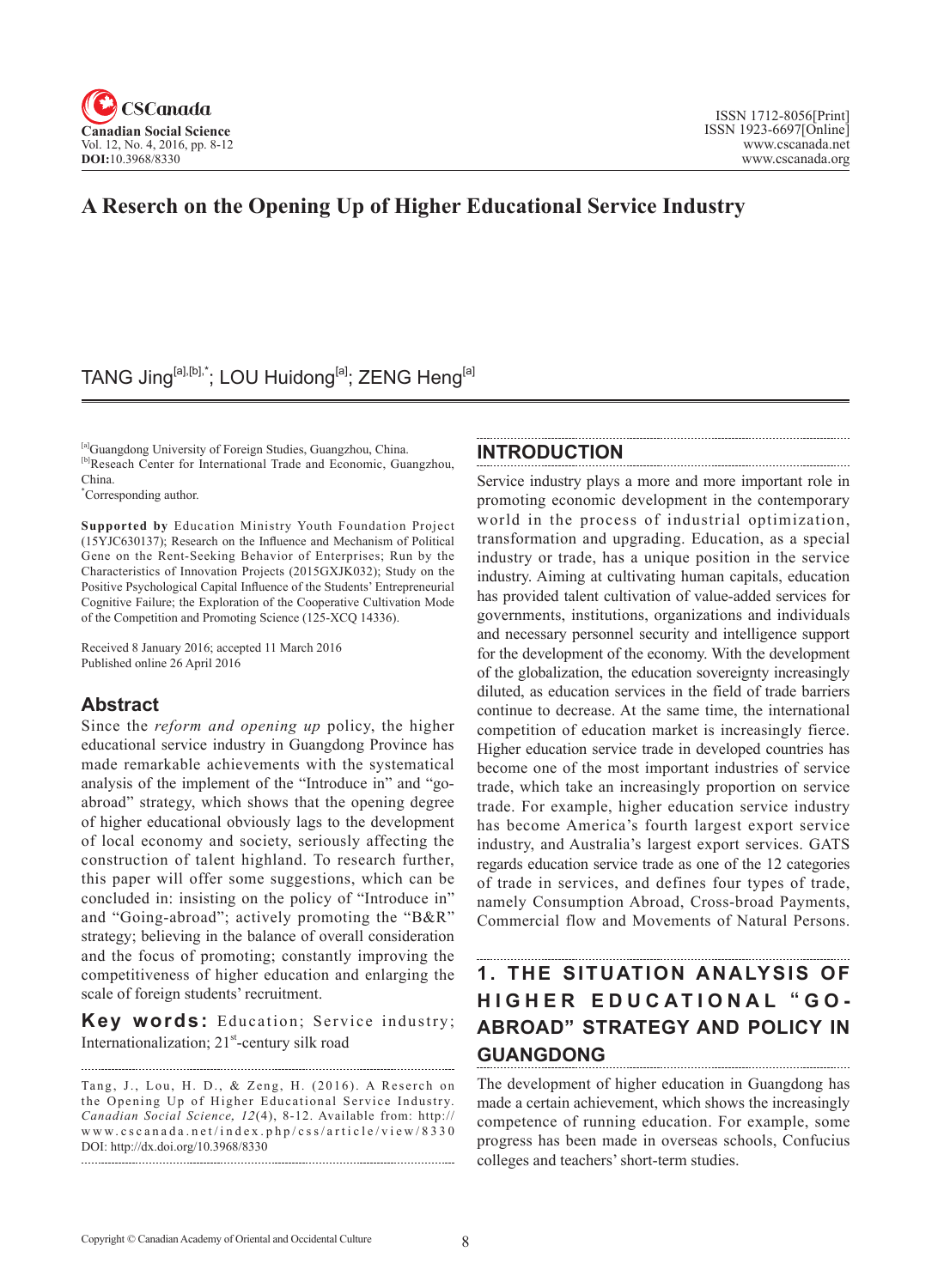#### **1.1 Implementation Overseas Qualification**

The important way of "Going out" strategy of higher education in Guangdong is to set up overseas "education institutions", there are two main patterns: The first one is taking over the school wholly, like College of Chinese Language and Culture of Jinan University opens Guanghua Middle School with Philippine Chinese Education Research Center and Misamis Union High School and opens Experimental School of the College of Chinese Language and Culture of Jinan University with Australia Association for the Promotion of Chinese Education in Australia; the second one is to offer a bachelor's degree program, for example, Guangzhou University of Chinese Medicine carries out Bachelor's degree program in seven year Bachelor of traditional Chinese Medicine with Singapore College of Traditional Chinese Medicine in Singapore and awards a bachelor's degree of Guangzhou University of Chinese Medicine, which holds on more than 500 students in this project at the present.

#### **1.2 Confucius Institute**

The special way of Chinese education "going out" strategy is to run the "Confucius Institute" and the Chinese language school, among above the Confucius College has a great influence. With the support of the Office of Chinese Language Council International, the Confucius Institute is committed to adapting to the needs of the people of all countries (regions) in the world to enhance the understanding and friendly cooperation between the countries of the world. According to the official website of the State Office of statistics, as of December 7, 2014, there are 475 Confucius colleges and 851 Confucius classes in 126 countries (regions). Confucius colleges are established in 120 countries (regions) with a total number of 475, of which 103 in 32 Asian countries (regions), 42 in 29 African countries, 159 in 39 Europe countries, 154 in 17 countries in the Americas, and 17 in 3 countries in Oceania.

The situations of Guangdong universities overseas held of the Confucius Institute are as followed: as of the end of 2015, Sun Yat-sen University, South China University of technology, Jinan University, South China Normal University, Guangdong University of foreign studies, Guangzhou University, South China Normal University College and so on set up 17 Confucius Institutes in 13 countries in Asia, Africa, Latin America, the United States and Europe. Among these mainland, there are 2 Confucius Institutes in 2 Asian countries, 2 in an African country, 7 in 6 European countries, 2 in 2 Latin American countries, 4 in 2 North American countries. The level of Guangdong's colleges and universities in overseas to establish the scale of Confucius college is still relatively backward with the comparison of Shanghai. As of 2014, Shanghai University has set up 41 overseas Confucius Institutes while Guangdong has not yet set up Confucius Institute in Oceania, which shows that Guangdong Higher Education "going out" strategy is of more development space.

# **2. SHORT TERM ACADEMIC EXCHANGE OF TEACHERS IN OVERSEAS UNIVERSITIES**

In addition to the above two forms, to carry out the training of college teachers at home and abroad is also an effective way to "go out". According to statistics, vocational (specialist) college full-time teachers receive more training opportunities at home and abroad. In 2014, according to statistics, there are 53,534 full-time teachers participated in training at home and abroad, including 2,899 people in overseas training, 53,534 in domestic training. General undergraduate colleges full-time teachers in training at home and abroad, accounted for 48.4% of the total attendance. Those who participate in the overseas training accounted for 63.6% and those who participate in the domestic training accounted for 47.4%. Higher vocational colleges full-time teachers who participate in training at home and abroad, accounted for 51.6% of the total number of teacher training. Those who participate in the overseas training accounted for 36.4% and those who participate in the domestic training accounted for 52.6%.

Public full-time teachers of colleges and universities have more opportunities to participate in domestic and overseas training. Domestic training mainly concentrated in public higher vocational colleges. In 2014, general public universities and public higher vocational (specialist) colleges full-time teachers accounted for 29.3% and 39.7% in domestic and overseas training full-time teachers.

Full-time university teachers participate mainly in short-term training within one month. In 2014, teachers who accept less than a month training accounted for 88.3% of the total number of teacher training; among them, abroad training within a month accounted for 63% while domestic one-month training accounted for 89.7%.

## **3. INTRODUCTION OF THE EDUCATION SERVICE INDUSTRY IN GUANGDONG AND THE SITUATION OF FOREIGN STUDENTS**

Guangdong has been exploring in the opening in higher education constantly. Early in 2005, Beijing Normal University—Hong Kong Baptist University United International College, the first mainland China and cooperation in Hong Kong higher education community founded key university, settled in Zhuhai. As of May, 2015, there are 141 Ordinary colleges and Universities in Guangdong Universities (including the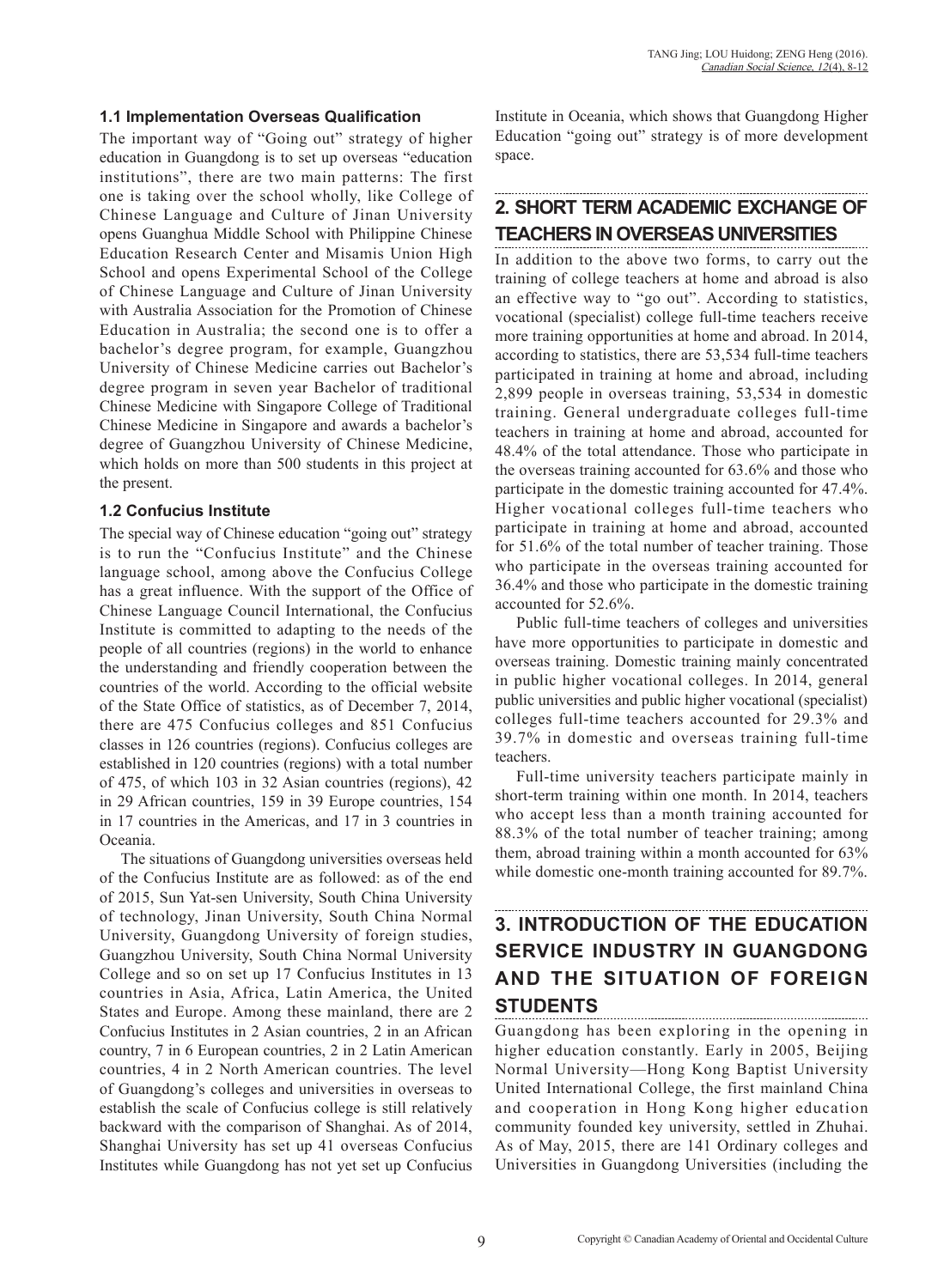independent institute) (Ministry of Education issued 125, 16 independent institute), among which ordinary undergraduate course colleges and universities reach to 62 (including private universities in 7, 16 independent institutes, Chinese foreign cooperation in running schools, 2), and 79 colleges.

### **3.1 Chinese-Foreign Cooperation in Running Schools**

Chinese-Foreign Cooperatively-Run School Project is an important indicator reflecting the development of Guangdong's educational services, which is mainly divided into two forms, the establishment of running schools and the development of cooperation in running schools.

**3.1.1 The Agency of Sino-Alien Cooperatice Education**  There are four Chinese-Foreign Cooperatively-Run School in Guangdong Province, one is Sino-French Institute of Nuclear Engineering & Technology, Sun Yatsen University; the second one is Sun Yat-sen University-Carnegie Mellon University Joint Institute of Engineering at Sun Yat-sen University; the third is the Chinese University of Hong Kong (Shenzhen), which began to recruit students in 2014; the forth one is Beijing Normal University—Hong Kong Baptist University United International College (UIC), which is an independent legal school. In addition, Shantou University and Israel Institute of technology planned to raise the Guangdong Institute of science and technology, which obtain the formal approval of the Ministry of education on April 9, 2015. Shenzhen is also planning to draw in Shenzhen BIT-MSU University, Tsinghua-Berkeley Shenzhen Insititute, Shenzhen Jida Queensland University, Rochester Institute of design (Shenzhen), Shenzhen Guangzhou traditional Chinese medicine of the Royal Australian Melbourne University and so on.

#### **3.1.2 Chinese-Foreign Cooperative Projects**

As of 2014, there are 12 projects were allowed to run by the Ministry of Education and 24 even get the record. Such as senior management personnel business administration Master's degree education project organized by Sun Yat-sen University in cooperation with the University of Minnesota; Sun Yat-sen University cooperates with University Lyon 3, holding a master's degree in international trade education project; Guangzhou University cooperates with the University of Angers in France and the University of Nice to hold Tourism management undergraduate education project; Guangdong University of Foreign Studies cooperates with the University of Leeds in UK to hold the English teaching a master's degree in education project; South China Normal University cooperates with the Australian Southern Queensland University Cooperation to hold the Bachelor of business education programs, etc..

### **3.2 Analysis of the Situation of International Students in Guangdong**

(a) In recent years, with the rapid development of Chinese economy, China is getting more and more attractive to overseas students. As of the end of 2015, the number of foreign students in China was the third most next to the United States, Britain, ranking third place in the world. In 2014, there were 377,054 foreign students, come from 203 countries and regions.

From the situation of enrolling overseas students in Guangdong, since 2011, it has increased year by year. There are 42 universities, enrolling 17,987 foreign students in 2011; 46 universities recruit 2.1 million foreign students in 2012; in 2013, 2.49 million foreign students were enrolled in, with an increase of 18.5% comparing to 2012. Among them, the number of students who have educational background reaches to 10,033, occupies 40.2%, coming from 169 countries and regions in the world. In 2015 the number reached to 55, accounted for 7.1% around China, students in all 25,629, grew to 15.51% compared with last year. The number of students who have educational background reached to 10,483 with an increase of 19.76%, coming from more than 170 countries and regions around the world.

(b) Foreign students in Guangdong mainly come from Indonesia and other Third World Countries rather than the developed countries.

The statistics show that students come from 13 Marine Silk Road Cooperation countries and the largest country of origin are some Southeast Asian countries. In order to give full play to the important position of the construction of Maritime Silk Road in Guangdong, we should expand the number of foreign students coming from those countries for a good foundation for foreign trade.

(c) Most of the foreign students major in languages. In Guangdong, although long-term students account for a large proportion (84.5%), most of them major in language learning (43.8%). Undergraduate degree students accounted for 52% while postgraduate degree or above accounted for 6.8%, for scholars to study is very few. Colleges and universities that recruit foreign students in concentrated in Guangzhou, Shenzhen and other developed cities while 2/3 cities do not enroll foreign students in Guangdong Province. Obviously, our competence of higher education is far away from developed countries.

# **4. ANALYSIS**

Compared with the requirements of the internationalization of higher education, there are still some problems and difficulties in Guangdong. The problems are as followed:

(a) The recognition of the internationalization of higher education in Colleges and universities needs to be improved. At present, some colleges and universities are the lack of comprehensive understanding of the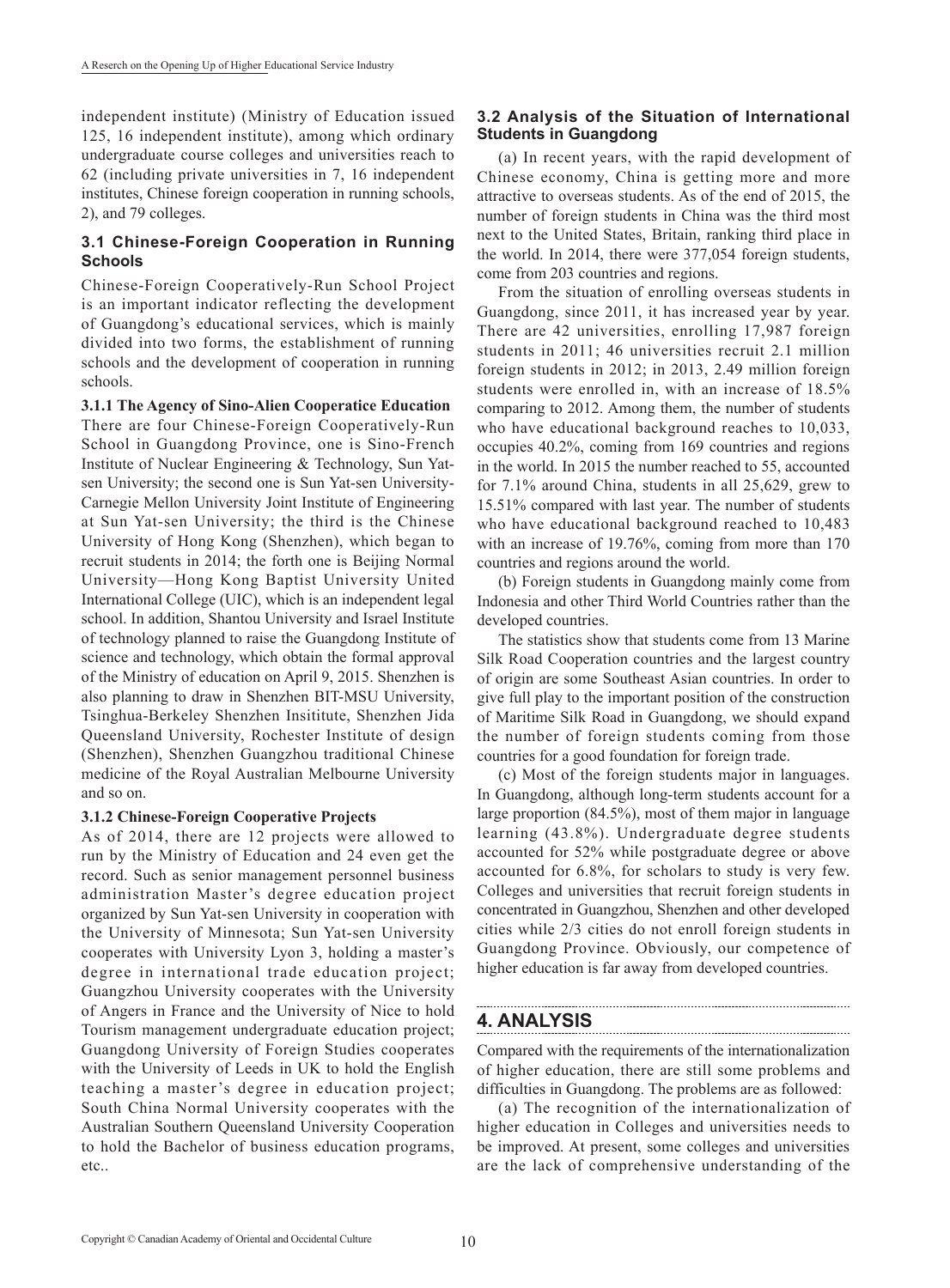importance and urgency of the internationalization of higher education. Especially in the current, as a public institution, public schools consider mostly from economy without long-tern vision about development and competitiveness of the school. Most colleges and universities are still stay on a low level, regarding exchange students, teachers abroad to study, hire a few foreign teachers and recruit some foreign students as international development. On the domestic provinces and cities, the number of students in Guangdong accounted for 6.8% of the country. Although the number of foreign students in Guangdong ranked the top front, next to Beijing, Shanghai, ranking the third, however, compared with the former two municipalities, the number of foreign students in Guangdong is larger.

With the comparison of Shanghai, the number of students in Guangdong is far less than Shanghai. According to the Shanghai Municipal Bureau of education statistics, in 2011, the average number of foreign students in Shanghai reached to 47,627, of which 14,228 have educational background. In 2012, the number of students to study reached to 51,036 with an increase of 7% over the previous year and the number of students with educational background reached to 15,085 with an increase of 6% over the previous year. The number of foreign students in the ordinary university in Shanghai reached to 53,804 in 2013 with an increase of 5.5% when degree students reached to 15,910 with an increase of 5.5% over the previous year. The number of foreign students in the ordinary university in Shanghai reached to 56,027 in 2014 with an increase of 4.1% when degree students reached to 15,708. The number of foreign students in Jiangsu province, a powerful province, has increased quickly, though its number is not a patch on Guangdong Province. According to Jiangsu's information disclosure data, the number of foreign students between 2010 and 2014 are as follows: 2010, 14,142; 2011, 15,815; 2012, 17,404; 2013, 18,767; 2014, 23,209.

The rate of Guangdong's recruiting students is relatively slow, indicating that Guangdong has education problems, which are still of more development space. In recent years, the growth rate of Guangdong, Jiangsu and Shanghai was 7%, 5.5%, 4.1%. On the scale, the numbers of students in Jiangsu and Guangdong these two provinces are less than 1/2 of Shanghai's. The number of foreign students in Guangdong Province was slightly higher than in Jiangsu Province, but the growth rate was lower than that Jiangsu Province.

The number of students who have educational background in Guangdong is less, which remains a space of development. The number of students who have educational background is an important index. The number of foreign students in Shanghai reached to 14,228 in 2011 and it increased to 15,708 in 2014 with an increase by 6% and 5.5% in 2013 and 2012. However, Guangdong just reached to 10,483 in 2014 with the growth rate of only 4.5%, which are not a patch on the 2011 level of Shanghai. In a word, the level of Guangdong's education is far away from Shanghai's.

(b) The competitive advantage of the university itself is insufficient. Guangdong's higher education has developed rapidly in recent years, but compared with the developed provinces of higher education like Jiangsu, Zhejiang and Hubei Province, there is a certain gap in the overall level of higher education in Guangdong in the quantity and the level of cooperation in running schools project. For example, the projects that Jiangsu Province ran, according to the Chinese foreign cooperation in running the school regulations and measures, amounted to 77 while Hubei Province had reached to 55 and Zhejiang Province had reached to 43, far beyond the 13 items of the Guangdong Chinese foreign cooperation in running schools. At the same time, High-level Universities in Guangdong are not enough, the number of China and foreign cooperation in running schools project is insufficient, the proportion of foreign students is not high enough, the pattern of recruiting aren't diverse and many colleges and universities have not yet formed a dominant discipline and school characteristics.

(c) The international level of schools is imbalanced. The quantity of teacher exchange is less, the time is short (mostly less than a month) and the interscholastic difference is big, the number of teachers and management personnel to participate in international conferences is not high; the number of international cooperation in the research is too few and the number of teachers who engaged in research work and teaching work of relatively are also less. Colleges and universities recruit foreign students on a small scale. In 2014, there are 2.56 million foreign students (including degree students and postgraduate) in Guangdong, accounting for the total number of 262.76 million 0.98%. Guangdong colleges and universities and foreign institutions of higher education are mostly specialized level of cooperation projects, and only 2 universities get formal approval of the foreign cooperative institutions.

(d) The hardware and software need to be further improved. The internationalization of higher education investment is obviously insufficient; it's difficult to carry out a comprehensive study of international cooperation under this technological level; many managers, teachers and students of foreign language level is not high; the output of higher education resources still needs to be strengthened.

## **SUGGESTIONS**

Through the assessment, the higher education in Guangdong and the service trade has achieved some success, however, there are also some problems to be